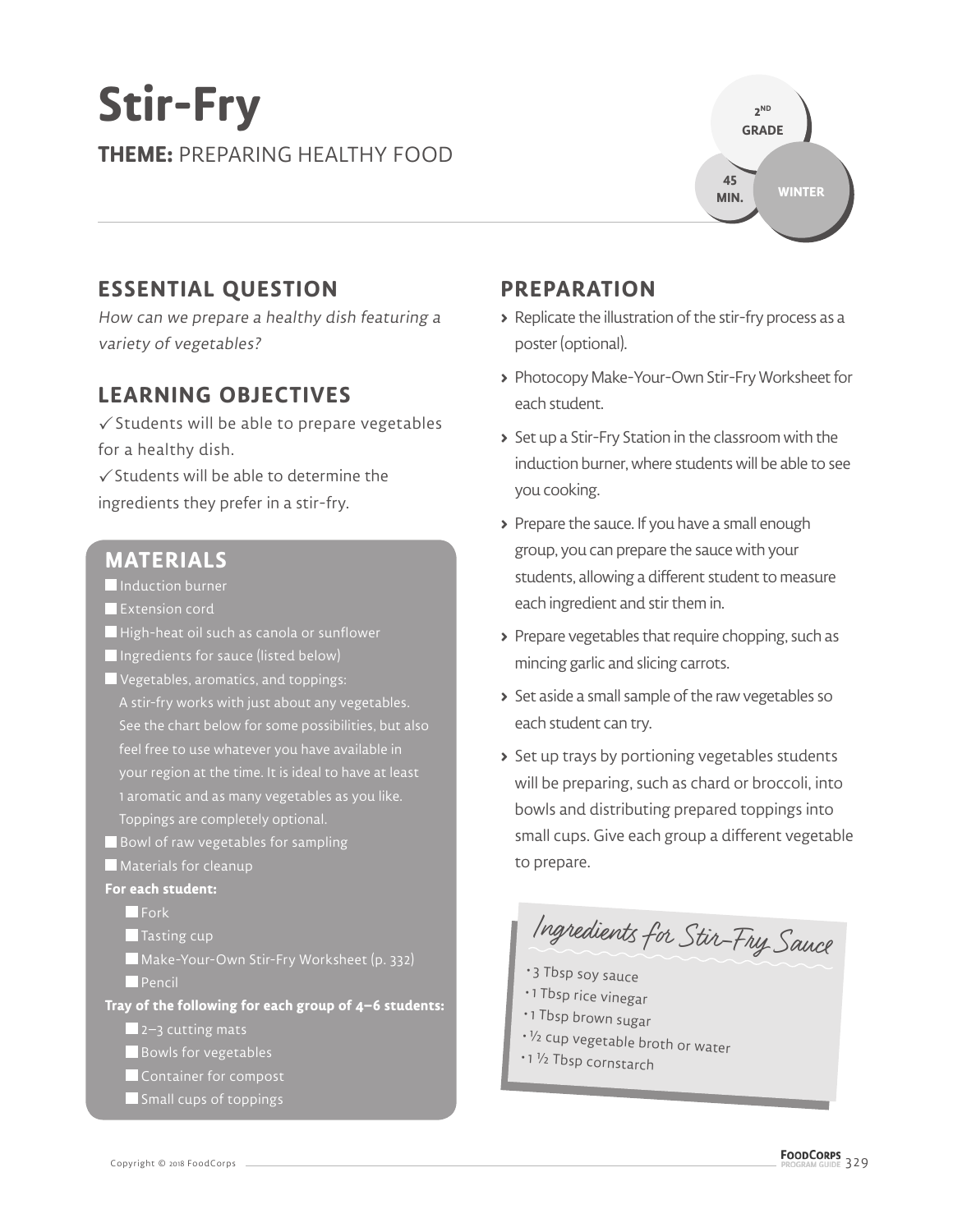#### **POSSIBLE AROMATICS, VEGETABLES, AND TOPPINGS FOR THE STIR-FRY**

| <b>AROMATICS</b><br>(1–2 tablespoons) | <b>VEGETABLES</b><br>$(4 \text{ cups})$ | <b>TOPPINGS</b><br>(optional) |  |
|---------------------------------------|-----------------------------------------|-------------------------------|--|
| • Ginger                              | $\cdot$ Carrots                         | • Squeeze of                  |  |
| • Garlic                              | • Broccoli                              | lemon or lime                 |  |
| $\cdot$ Shallot                       | • Cauliflower                           | $\cdot$ Cilantro              |  |
| • Scallion                            | $\cdot$ Kale                            | • Basil                       |  |
| • Onion                               | • Rainbow chard                         | • Sesame seeds                |  |
|                                       | • Cabbage                               | • Chopped nuts                |  |
|                                       | • Bok choy                              | (check class                  |  |
|                                       | • Spinach                               | allergies)                    |  |
|                                       |                                         |                               |  |

#### **ACTION STEPS**

**1. Engage:** Gather students in a circle, and explain, Today, we're going to make a dish where we cook vegetables in a sauce. Pass around some samples of the raw vegetables (but not aromatics) that they might be using in their stirfry. Review the difference between "raw" versus "cooked" vegetables. Have students taste the vegetables, and, after each one, ask: How would you describe how it tastes? Explain, The way we'll cook our vegetables is called a stir-fry. This is a way of cooking that comes from China. We're going to put our vegetables in a skillet with very high heat and cook it really quickly and add a flavorful sauce toward the end. You can cook pretty much any vegetable from the garden this way. Ask, How do you think our vegetables will taste different after we cook them?**(10 min.)**

#### **2. Wash Hands Break! (5 min.)**

**3. Demonstrate Vegetable Prep:** Model for students how to prepare the vegetables you've brought for them. For example, show them how to break broccoli florets or tear chard or kale into small pieces over a cutting mat. Show them any parts of the vegetable that won't be going into the stir-fry, and explain that they should put those parts into the compost container. (**5 min.)**

**4. Preparing Stir-Fry:** Remind students to share with their group. Pass out trays to each group with vegetables to prepare. Once they've finished, show students the Make-Your-Own Stir-Fry Worksheet and explain, You'll create a recipe for a stir-fry by circling the ingredients that you'd like to include, giving your stir-fry a name, and writing some directions for cooking this unique dish. As students are working on their worksheets, begin cooking the aromatics on high heat. After one to two minutes, when the aromatics begin to soften and release their aroma, call up one group at a time to add their prepared vegetables, starting with those that will take the longest to cook. Cook all the vegetables until they're tender but retain a crunch. Add the sauce and toss to incorporate. **(15 min.)**

**5. Tasting:** Once the stir-fry is ready, pass out tasting cups to students, and have them garnish, decorate the top of their portion, with the toppings at their table. Remind them to share the ingredients with the rest of their group and to wait until everyone has their sample before trying. Ask students to describe the flavors. Ask, How does the flavor compare to how the vegetables tasted before they were cooked? **(5 min.)**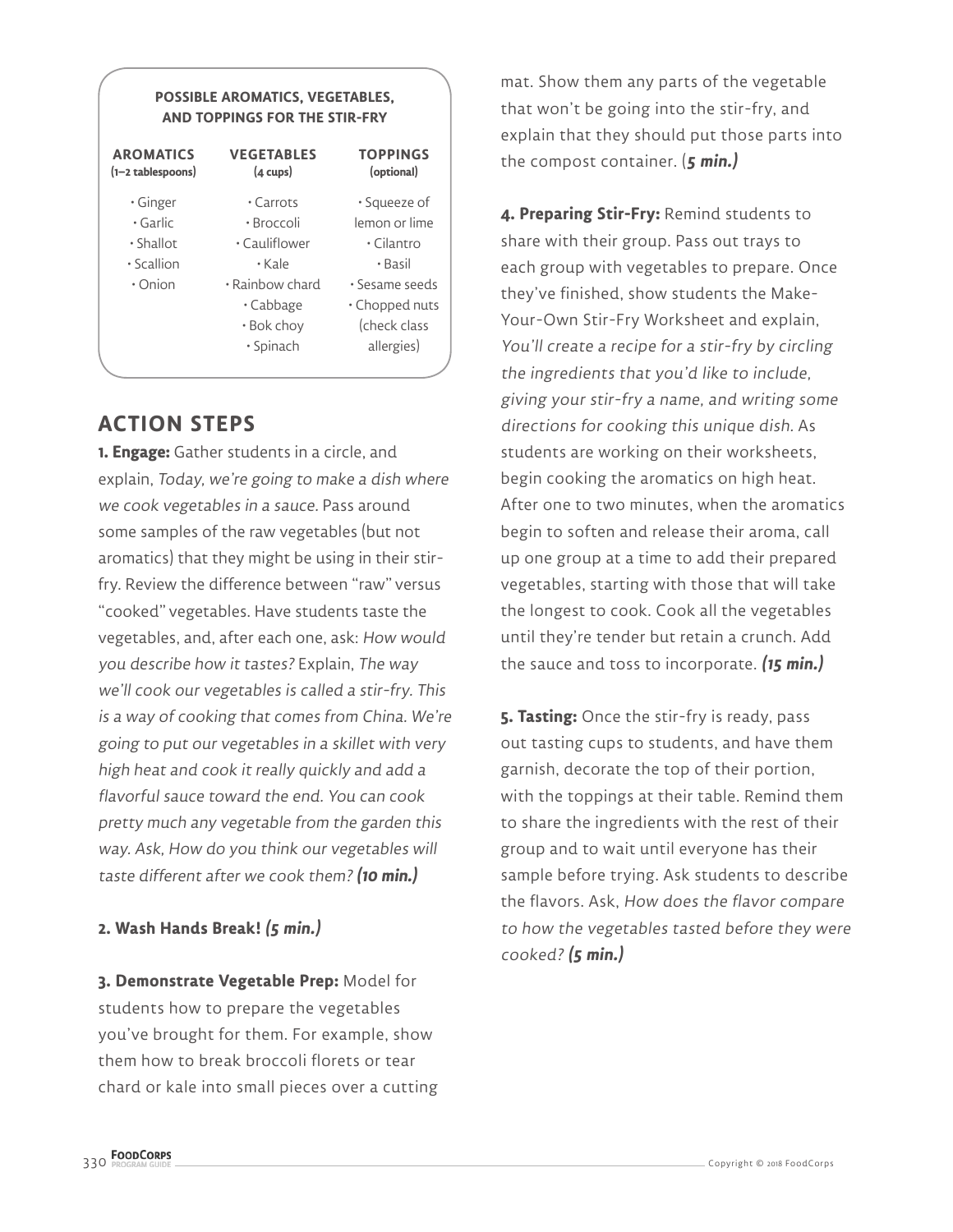### **REFLECTION**

Have students discuss the following questions in small groups, then share with the class: **(5 min.)**

- **•** Why is stir-frying a good way to cook garden vegetables?
- **•** Would you prefer to eat this stir-fry with rice or noodles?
- **•** What vegetables did you add to your makeyour-own stir-fry?
- **•** How would you tell your friend or family how to make a stir-fry?
- **•** Ask yourself: Did I share with my classmates and help make the dish?

#### **ADAPTATIONS**

**Create-Your-Own Version:** Instead of making one stir-fry for the whole class, have small groups work together to choose which vegetables they want to include in their own stir-fry. Then cook them separately, having each group name and present their unique creation.

**Older Students:** Making a stir-fry is a perfect opportunity for older students to practice their knife skills. Instead of preparing vegetables to be chopped yourself, demonstrate for students how to chop or slice each vegetable, talking through proper knife safety, and then allowing them to work with knives.

**Garden:** Have students harvest vegetables from the garden, especially if you did the second grade fall lesson, Plant a Rainbow.

**At Home:** Have students bring home their Make-Your-Own Stir-Fry Worksheet to share with caregivers.

## **ACADEMIC CONNECTIONS**

English Language Arts Common Core State **Standards** 

#### **CCSS.ELA-LITERACY.SL.2.1**

Participate in collaborative conversations with diverse partners about grade 2 topics and texts with peers and adults in small and larger groups.